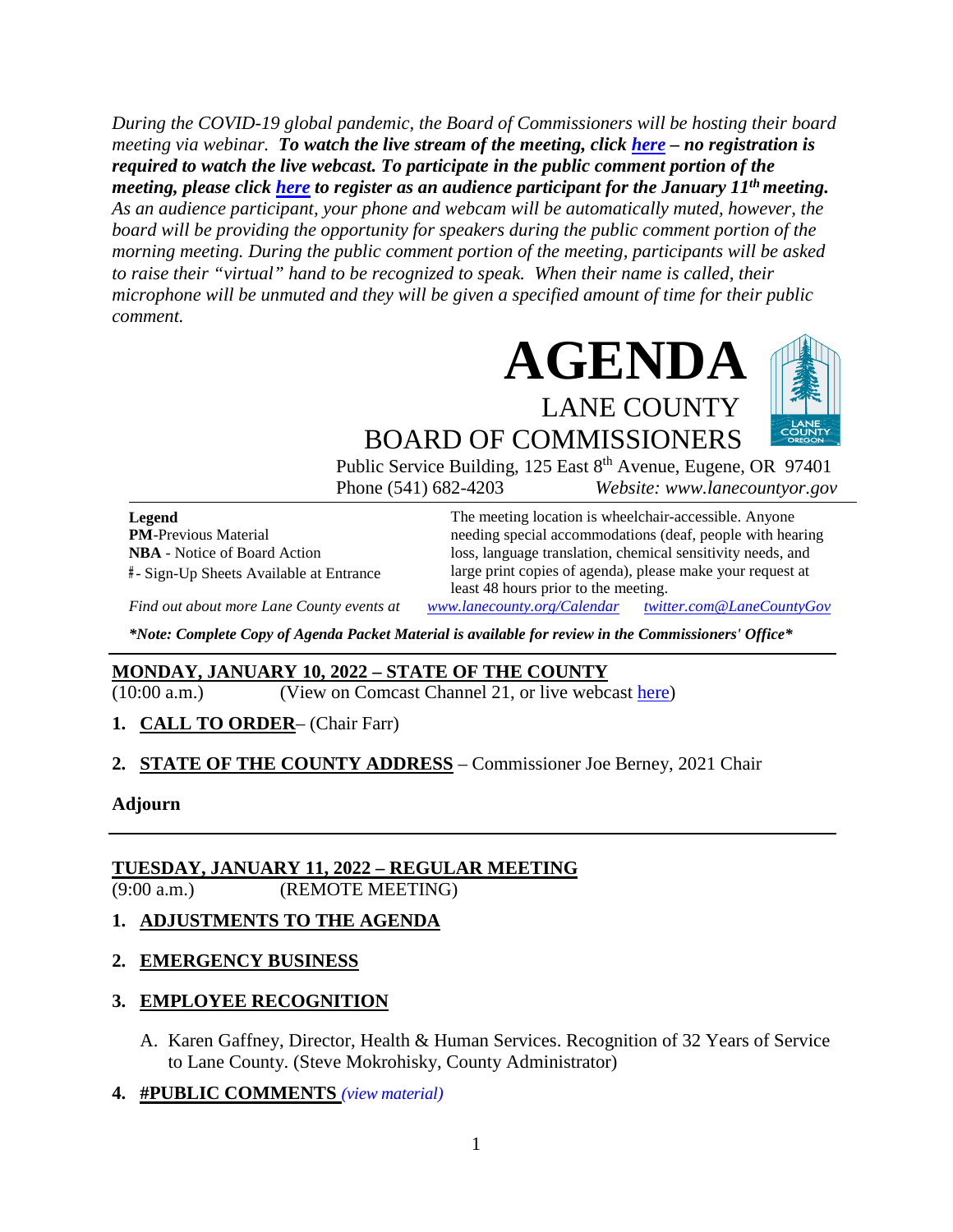(Speakers will be taken in the order in which they sign up and will be limited to 3-minutes per public comments. If the number wishing to testify exceeds 10 speakers, then additional speakers may be allowed if the chair determines that time permits or may be taken at a later time. When there is an additional opportunity for public comment in the afternoon, speakers will only be permitted to offer public comment on a specific topic once on the same day.)

If you wish to submit written comment, please send an email to [diana.jones@lanecountyor.gov](mailto:diana.jones@lanecountyor.gov) by no later than noon, the day before the scheduled meeting. **In the email subject line please include: PUBLIC COMMENT FOR MEETING DATE MM/DD/YYYY.** These emails will be compiled and will be included on the Board Agenda with a "view material" link. Please note, all emails submitted will be public record.

### **5. COMMISSIONERS' RESPONSE TO PUBLIC COMMENTS AND/OR OTHER ISSUES AND REMONSTRANCE (estimate 10 minutes)**

### **Recess**

# **TUESDAY, JANUARY 11, 2022 – JOINT MEETING: BOARD OF HEALTH / BOARD OF COMMISSIONERS**

(Following Board of Commissioners Meeting) (REMOTE)

## **1. ADJUSTMENTS TO THE AGENDA**

## **2. EMERGENCY BUSINESS**

### **3. COUNTY ADMINISTRATION**

DISCUSSION/ COVID-19 RESPONSE AND RECOVERY (Steve Mokrohisky, County Administrator; Steve Adams, Incident Commander; Dr. Patrick Luedtke, Public Health Officer; Dr. Jocelyn Warren, Public Health Manager) (estimate 45 minutes [15/30])

## **4. Adjourn**

## **6. CONSENT CALENDAR**

(All items listed here are considered to be routine by the Board of Commissioners and will be enacted by one motion in the form listed below. There will be no separate discussion of these items. If discussion is desired, that item will be removed from the Consent Calendar and will be considered separately.)

### BEGINNING OF CONSENT CALENDAR \* \* \* \* (estimate 2 minutes)

### A. COUNTY ADMINISTRATION

- Approval of minutes: 1/4/2022 *(view [material\)](http://www.lanecountyor.gov/UserFiles/Servers/Server_3585797/File/Government/BCC/2022/2022_AGENDAS/011122agenda/T.6.A.1.pdf)*
- ORDER 22-01-11-01/ In the Matter of Authorizing the County Administrator to Execute On-Call Construction Services Contracts with Selected Vendors for Such Services, and Authorizing the Capital Improvements Supervisor and the Capital Planning and Facilities Management Manager to Issue Work Authorizations for Specific Work under These Contracts. (Colin McCarthy, Capital Improvements Supervisor) *(view [material\)](http://www.lanecountyor.gov/UserFiles/Servers/Server_3585797/File/Government/BCC/2022/2022_AGENDAS/011122agenda/T.6.A.2.pdf)*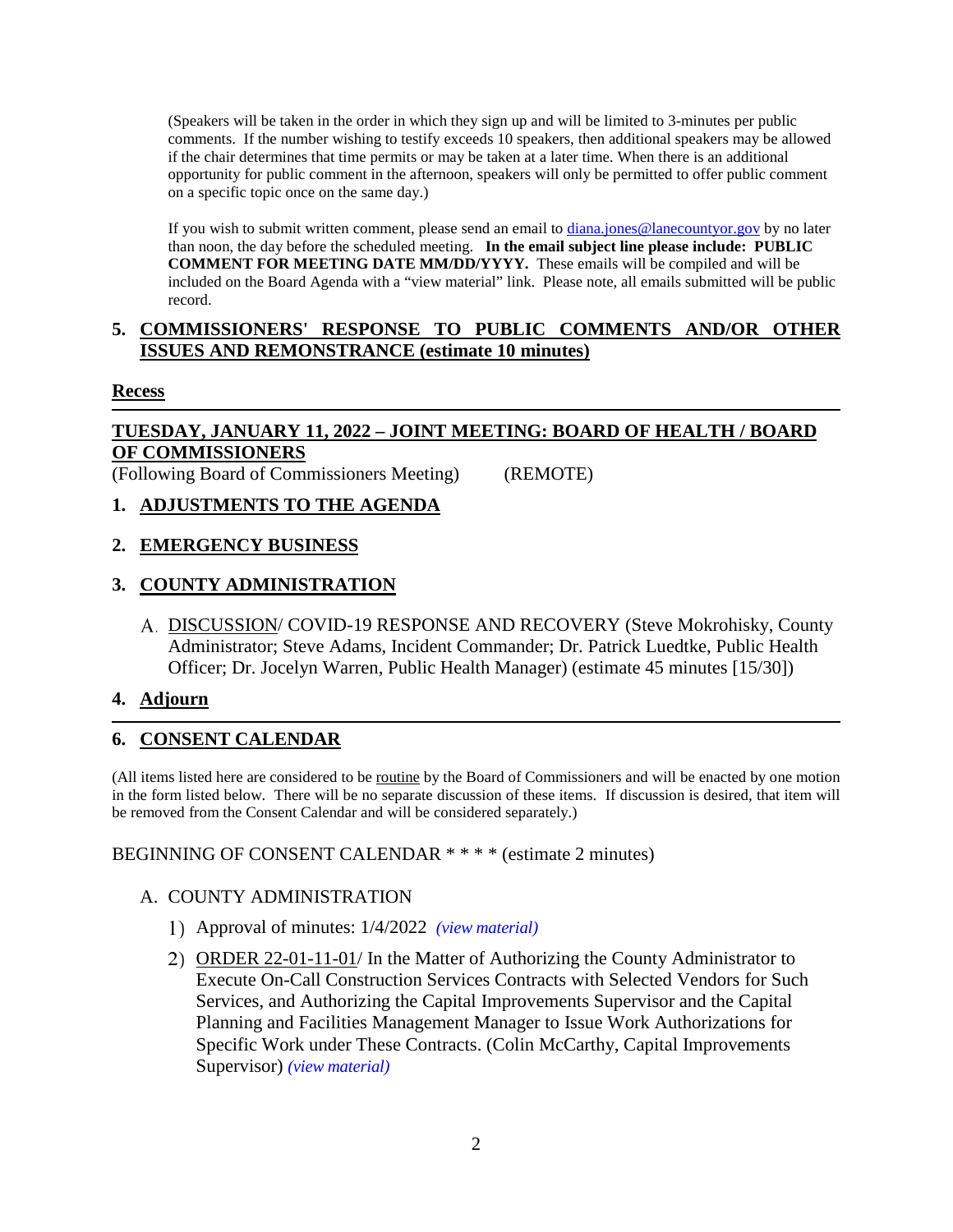3) ACTION/ Letter of Support for Lane Workforce Partnership's Application to the Economic Development Administration Good Jobs Challenge Grant Program. (Austin Ramirez, Community and Economic Development Manager) *(view [material\)](http://www.lanecountyor.gov/UserFiles/Servers/Server_3585797/File/Government/BCC/2022/2022_AGENDAS/011122agenda/T.6.A.3.pdf)*

END OF CONSENT CALENDAR \* \* \* \*

## **7. HEALTH & HUMAN SERVICES**

A. FIRST READING AND SETTING SECOND READING AND PUBLIC HEARING / ORDINANCE 22-01/In the Matter of Amending Lane Code Chapter 9 to Improve Enforcement of Laws and Regulations that Govern the Retail Sale of Tobacco Products and Inhalant Delivery Systems. (*Second Reading and Public Hearing January 25, 2022, 1:30 p.m. Time certain*) (Karen Gaffney, Director; Dr. Jocelyn Warren, Public Health Manager; Dr. Elisabeth Maxwell, Prevention Section Supervisor) (estimate 5 minutes [2/3]) *(view [material\)](http://www.lanecountyor.gov/UserFiles/Servers/Server_3585797/File/Government/BCC/2022/2022_AGENDAS/011122agenda/T.7.A.pdf)*

# **8. COUNTY ADMINISTRATION**

- A. ORDER 22-01-11-02/ In the Matter of Supporting of the City of Florence's Multi-Unit Property Tax Exemption Program. (Austin Ramirez, Community and Economic Development Manager; Jenna Cusimano, Community and Economic Development Management Analyst; Joe Henry, Florence Mayor; Erin Reynolds, Florence City Manager; Sarah Moehrke, Florence Senior Economic Development Analyst) (estimate 60 minutes [20/40]) (**10:30 a.m. Time Certain**) *(view [material\)](http://www.lanecountyor.gov/UserFiles/Servers/Server_3585797/File/Government/BCC/2022/2022_AGENDAS/011122agenda/T.8.A.pdf)*
- B. Announcements
- **9. EXECUTIVE SESSION as per ORS 192.660**  (Remote Meeting)

## **10. OTHER BUSINESS**

## **11. Recess**

*During the COVID-19 global pandemic, the Board of Commissioners will be hosting their board meeting via webinar. To watch the live stream of the meeting, click [here](https://lanecounty.org/cms/One.aspx?portalId=3585881&pageId=7842434) – no registration is required to watch the live webcast.* 

# **TUESDAY, JANUARY 11, 2022 – REGULAR MEETING**

(1:30 p.m.) (REMOTE MEETING)

## **12. PUBLIC WORKS**

A. FIRST READING AND SETTING OF SECOND READING AND PUBLIC HEARING/ ORDINANCE NO. 22-02/ In the Matter of Amending Lane Code Chapters 2, 5, 6, and 9 to Modernize and Update General Organization Functions, Procedures, and Processes, and Adopting a Severability Clause. (PM & NBA 02/04/2020) (*Second Reading and Public Hearing, January 25, 2022, 130 p.m. Time Certain*) (Lindsey Eichner, Principal Planner; Anne Davies, LCOG Consultant; Mauria Pappagallo, County Water Resources Coordinator)(estimate 5 minutes [2/3]) *(view [material\)](http://www.lanecountyor.gov/UserFiles/Servers/Server_3585797/File/Government/BCC/2022/2022_AGENDAS/011122agenda/T.12.A.pdf)*